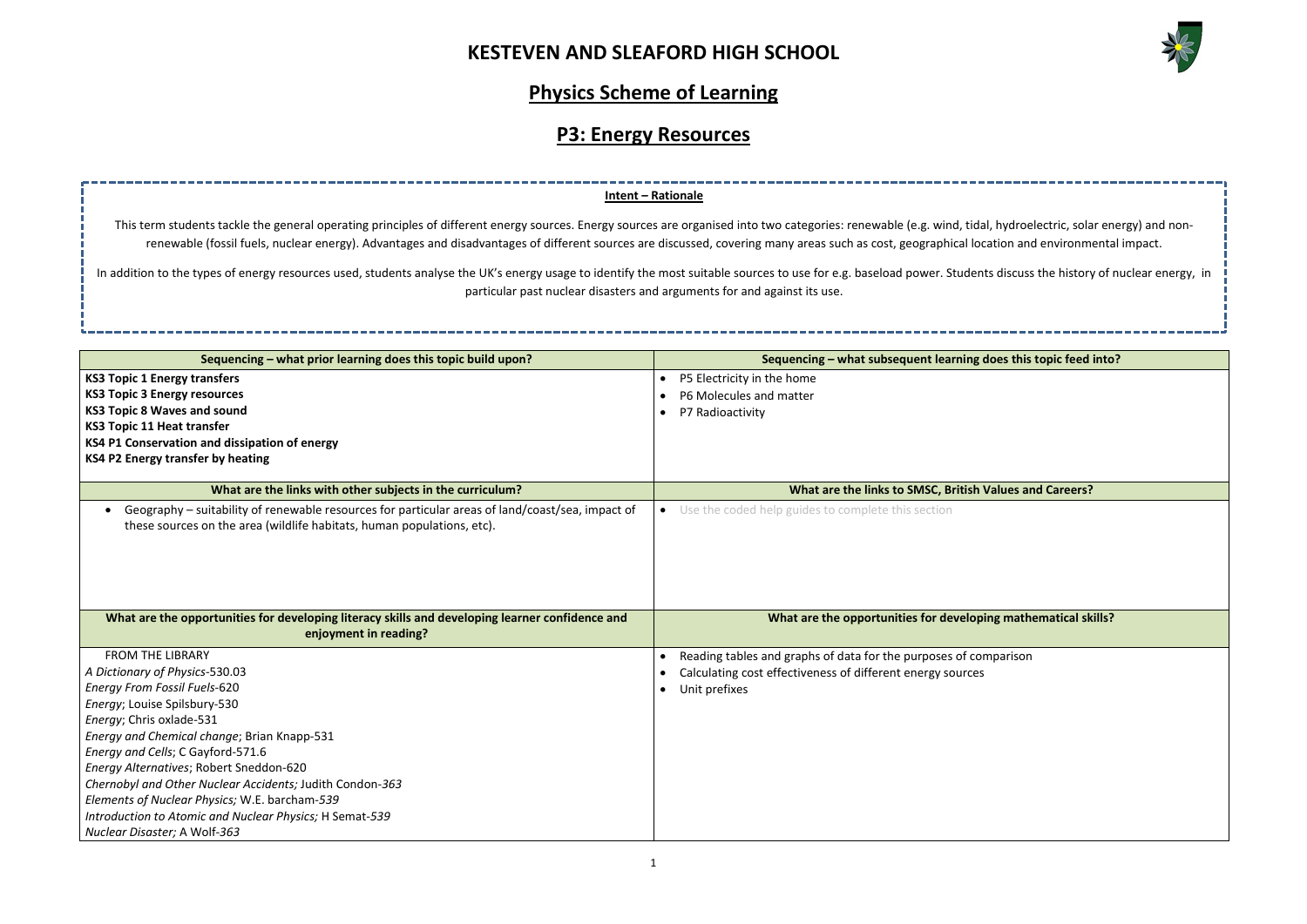



## **Physics Scheme of Learning**

## **P3: Energy Resources**

### **Intent – Concepts**

#### **What knowledge will students gain and what skills will they develop as a consequence of this topic?**

**Know**

#### • Know which fuels are renewable and which are non-renewable.

- Identify activities that require large energy transfers.
- State that biofuels are carbon neutral whereas fossil fuels are not.
- State that wind turbines, wave generators, hydroelectric systems, and tidal systems are renewable energy resources.
- State some simple advantages or disadvantages of renewable energy systems.
- Outline the operation of a renewable energy source.
- State one difference between solar cells and solar heating systems.
- State that radioactive decay is source of heating in geothermal systems.
- State some environmental problems associated with burning fossil fuels.
- Identify the waste products of fossil fuels and nuclear fuel.
- Rank the start-up times of various power stations.

#### **Apply**

- Outline the operation of a fossil fuel burning power station.
- Outline the operation of a nuclear power station.
- Explain why biofuels are considered carbon neutral.
- Describe the operation of a wind farm, a hydroelectric system, solar cells, and a geothermal plant.
- Suggest the most appropriate energy resource to use in a range of scenarios.
- Compare and contrast the operation of solar cells (photovoltaic cells) with solar heating panels.
- Describe the effects of acid rain and climate change.
- Describe techniques to reduce the harmful products of burning fossil fuels.
- Compare a wide range of energy resources in terms of advantages and disadvantages.
- Use base load and start-up time data to explain why some power stations are in constant operation whereas others may be switched on and off.
- Compare energy resources in terms of capital and operational costs.

#### **Extend**

- Compare energy use from different sources and different societies from available data.
- Compare fossil fuels and nuclear fuels in terms of energy provided, waste, and pollution.
- Discuss some of the problems associated with biofuel use and production.
- Compare the operation of hydroelectric, wave, and tidal systems in terms of reliability, potential power output, and costs.
- Explain in detail the purpose, operation, and advantages of a pumped storage system.
- Justify the choice of an energy resource by using numerical and other appropriate data.
- Analyse the power output of a variety of energy resources.
- Calculate the energy provided by a solar heating system by using the increase in water temperature.
- Plain in detail an investigation into the factors that affect the power output of a solar cell.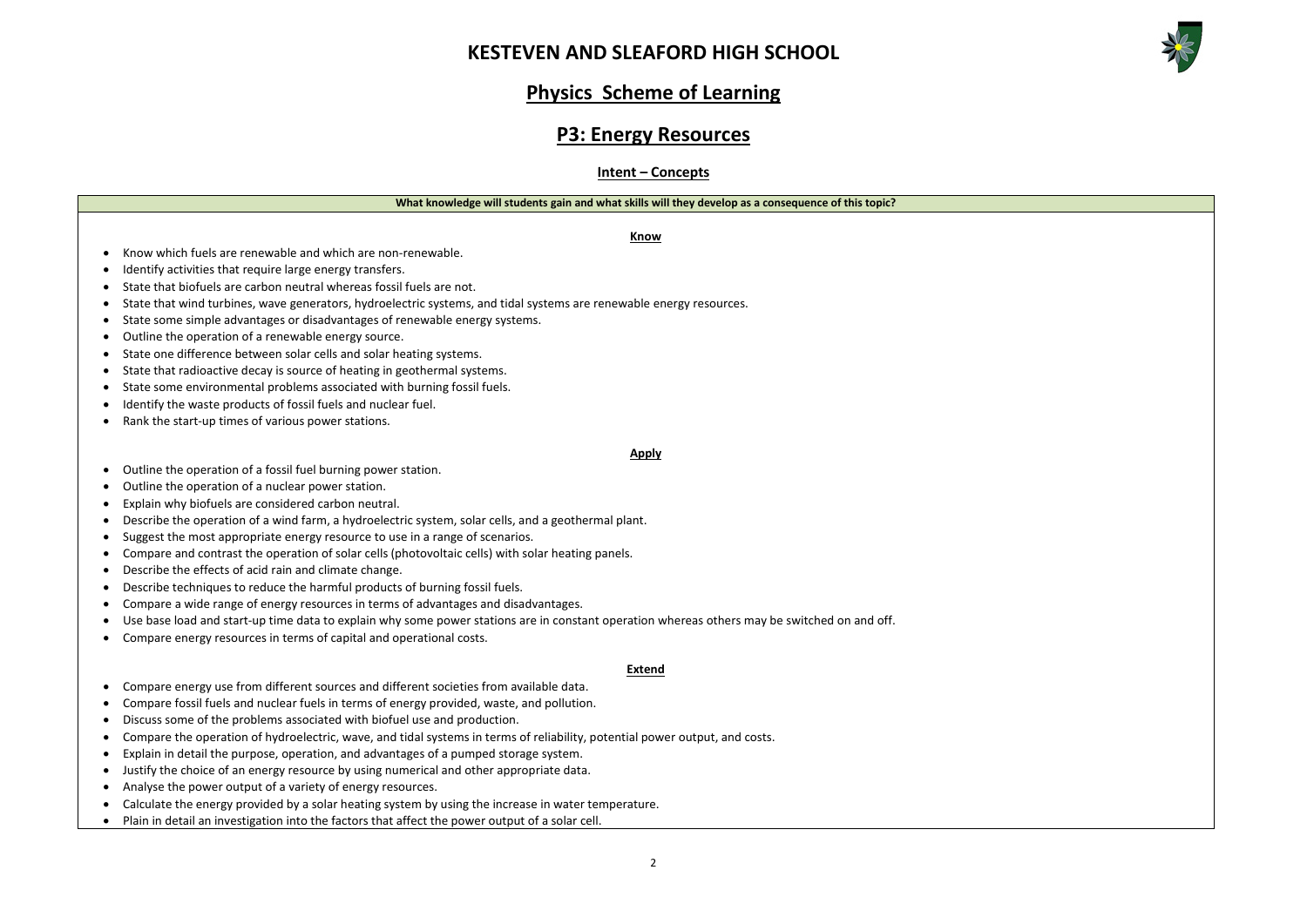

### the progress of students?

hents' ability to: nake inferences about the suitability of

omic factors, sustainability, about the best fuel for a particular

o and good, clear prose. students' ability to: area based on given information table for that area, with reference to how

o and good, clear prose. ability to: wable energy source ne suitability of renewable energy sources

o and good, clear prose.

- Discuss in detail the problems associated with nuclear accidents and the public perception of nuclear safety.
- Evaluate the suitability of an energy resource for a range of scenarios, taking into account a wide range of factors.
- Use capital and operational costs of energy resources to evaluate their usefulness.
- Debate the construction of a power plant in local area by using a wide range of information, much of which is independently researched.

| What subject specific language will be used and developed in this topic?                                                                                                                                                                                                                                                                                                                                                                                                                                                                                                                                                                                                                                                                                                                                                                                                                                                                                                                                                                                                                                                                         | What opportunities are available for assessing                                                                                                                                                                                                                                                                                                                                                                                                                                                                                                                                                                                                                                                                                                                                                                                                  |  |
|--------------------------------------------------------------------------------------------------------------------------------------------------------------------------------------------------------------------------------------------------------------------------------------------------------------------------------------------------------------------------------------------------------------------------------------------------------------------------------------------------------------------------------------------------------------------------------------------------------------------------------------------------------------------------------------------------------------------------------------------------------------------------------------------------------------------------------------------------------------------------------------------------------------------------------------------------------------------------------------------------------------------------------------------------------------------------------------------------------------------------------------------------|-------------------------------------------------------------------------------------------------------------------------------------------------------------------------------------------------------------------------------------------------------------------------------------------------------------------------------------------------------------------------------------------------------------------------------------------------------------------------------------------------------------------------------------------------------------------------------------------------------------------------------------------------------------------------------------------------------------------------------------------------------------------------------------------------------------------------------------------------|--|
| Alternator An alternating current generator.<br>Biofuel Any fuel taken from living or recently living material, such as animal waste.<br>Carbon neutral A biofuel taken from a living organism that taken in as much carbon dioxide<br>from the atmosphere as is released when the fuel is burned.<br><b>Moderator</b> Substance in a nuclear reactor that slows down fission neutrons.<br><b>National Grid</b> The network of cables and transformers used to transfer electricity from power stations<br>to consumers e.g. factories, homes, shops, offices, etc.<br><b>Nuclear fission reactors</b> Reactors that release energy steadily due to the fission of a suitable<br>isotope.<br>Nuclear fuel Substance used in nuclear reactors that releases energy due to nuclear fission.<br>Radioactive contamination The unwanted presence of materials containing radioactive atoms<br>on other materials.<br>Reactor core The thick steel vessel used to contain fuel rods, control rods and the moderator in<br>a nuclear fission reactor.<br>Renewable energy Energy from natural sources that is always replenished so it never runs out. | Assessed homework 1 (Fuel for transport) assesses stud<br>Use numerical data to make observations and m<br>$\circ$<br>different fuels for a specified purpose<br>Compare the properties of different fuels (econd<br>$\circ$<br>environmental impact) and make a judgement a<br>situation<br>Convey physics ideas using suitable terminology<br>Assessed homework 2 (Generating electricity) assesses a<br>Suggest suitable energy sources for a particular a<br>$\circ$<br>Explain why suggested sources are the most suit<br>they operate<br>Convey physics ideas using suitable terminology<br>Assessed homework 3 (Solar panels) assesses students'<br>Discuss advantages and disadvantages of a rener<br>Use numerical data to make inferences about the<br>for domestic use<br>Convey physics ideas using suitable terminology<br>$\circ$ |  |